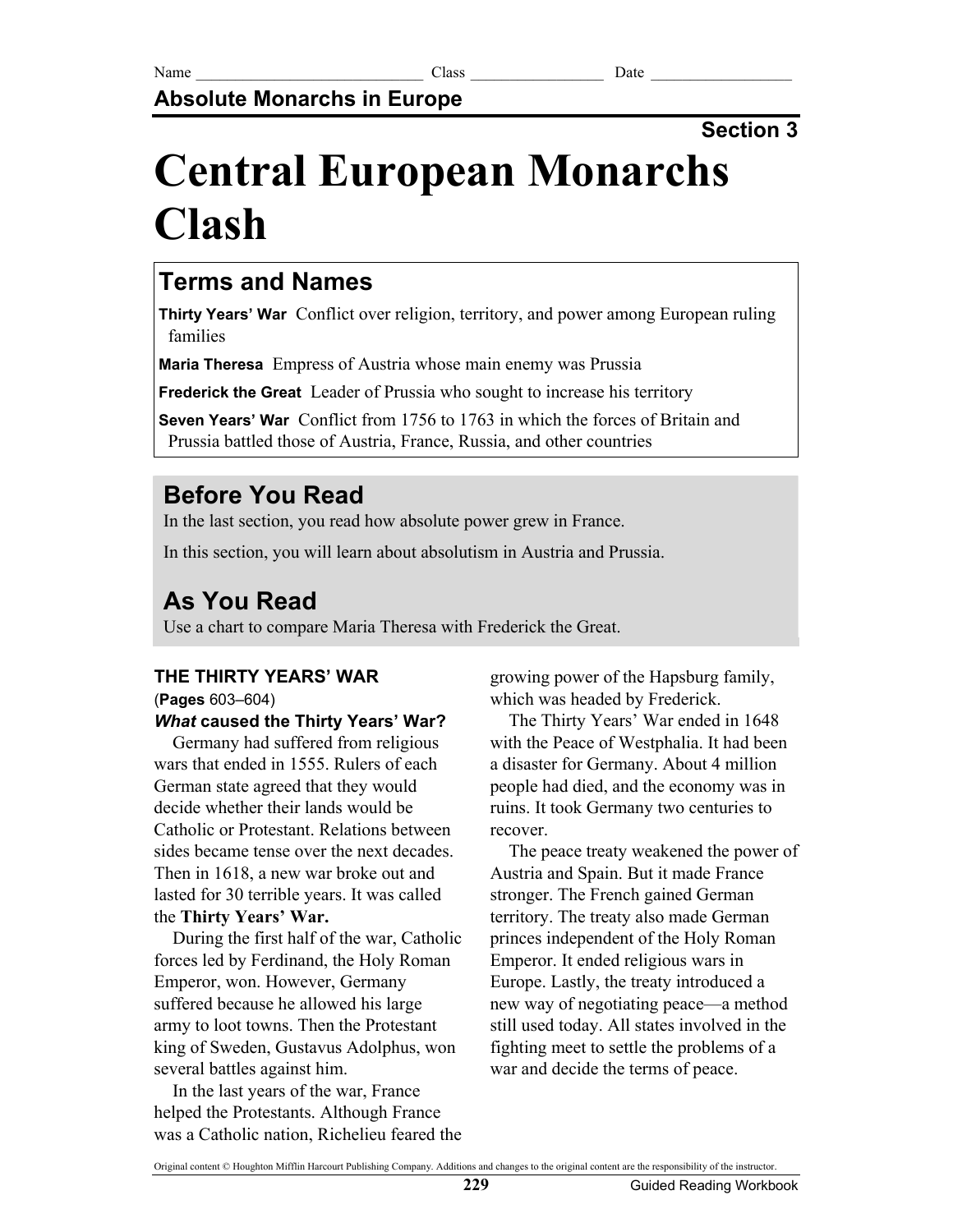1. What were three results of the Thirty Years' War?

 $\overline{\phantom{a}}$  , where  $\overline{\phantom{a}}$  , where  $\overline{\phantom{a}}$  , where  $\overline{\phantom{a}}$ 

 $\overline{\phantom{a}}$  , where  $\overline{\phantom{a}}$  , where  $\overline{\phantom{a}}$  , where  $\overline{\phantom{a}}$ 

 $\overline{\phantom{a}}$  , where  $\overline{\phantom{a}}$  , where  $\overline{\phantom{a}}$  , where  $\overline{\phantom{a}}$ 

 $\overline{\phantom{a}}$  , where  $\overline{\phantom{a}}$  , where  $\overline{\phantom{a}}$  , where  $\overline{\phantom{a}}$ 

#### **STATES FORM IN CENTRAL EUROPE** (**Page** 605) *Who* **ruled Austria?**

The formation of strong states took place slowly in central Europe. The economies there were less developed than in western Europe. Most people were still peasants. This region had not built an economy based on cities and commercialism. Nobles enjoyed great influence. This helped them keep the serfs on the land and prevent the rise of strong rulers. Still, two important states arose.

The Hapsburg family ruled Austria, Hungary, and Bohemia. Their empire linked many different peoples—Czechs, Hungarians, Italians, Croatians, and Germans. **Maria Theresa,** the daughter of Charles VI, was empress of Austria in the mid–1700s. She managed to increase her power and reduce that of the nobles. She was opposed by the kings of Prussia, a new powerful state in northern Germany.

 $\overline{\phantom{a}}$  , where  $\overline{\phantom{a}}$  , where  $\overline{\phantom{a}}$  , where  $\overline{\phantom{a}}$ 

 $\overline{\phantom{a}}$  , where  $\overline{\phantom{a}}$  , where  $\overline{\phantom{a}}$  , where  $\overline{\phantom{a}}$ 

 $\overline{\phantom{a}}$  , where  $\overline{\phantom{a}}$  , where  $\overline{\phantom{a}}$  , where  $\overline{\phantom{a}}$ 

 $\overline{\phantom{a}}$  , where  $\overline{\phantom{a}}$  , where  $\overline{\phantom{a}}$  , where  $\overline{\phantom{a}}$ 

2. Who were the Hapsburgs?

#### **PRUSSIA CHALLENGES AUSTRIA**  (**Pages** 606–607) *What* **was Prussia?**

Like Austria, Prussia rose to power in the late 1600s. Like the Hapsburgs of Austria, Prussia's ruling family, the Hohenzollerns, also had ambitions.

Prussia was a strong state that gave much power to its large, well-trained army. In 1740, **Frederick the Great** of Prussia invaded one of Maria Theresa's lands. Austria fought hard to keep the territory, but lost. Still, in fighting the War of the Austrian Succession, Maria Theresa managed to keep the rest of her empire intact.

The two sides fought again, beginning in 1756. In the **Seven Years' War,** Austria abandoned Britain, its old ally, for France and Russia. Prussia joined with Britain. The Prussians and British won. In that victory, Britain gained economic domination of India.

 3. What effect did fighting between Austria and Prussia have on Britain?

 $\mathcal{L}_\text{max}$ 

 $\mathcal{L}_\text{max}$ 

 $\mathcal{L}_\text{max}$ 

 $\mathcal{L}_\text{max}$